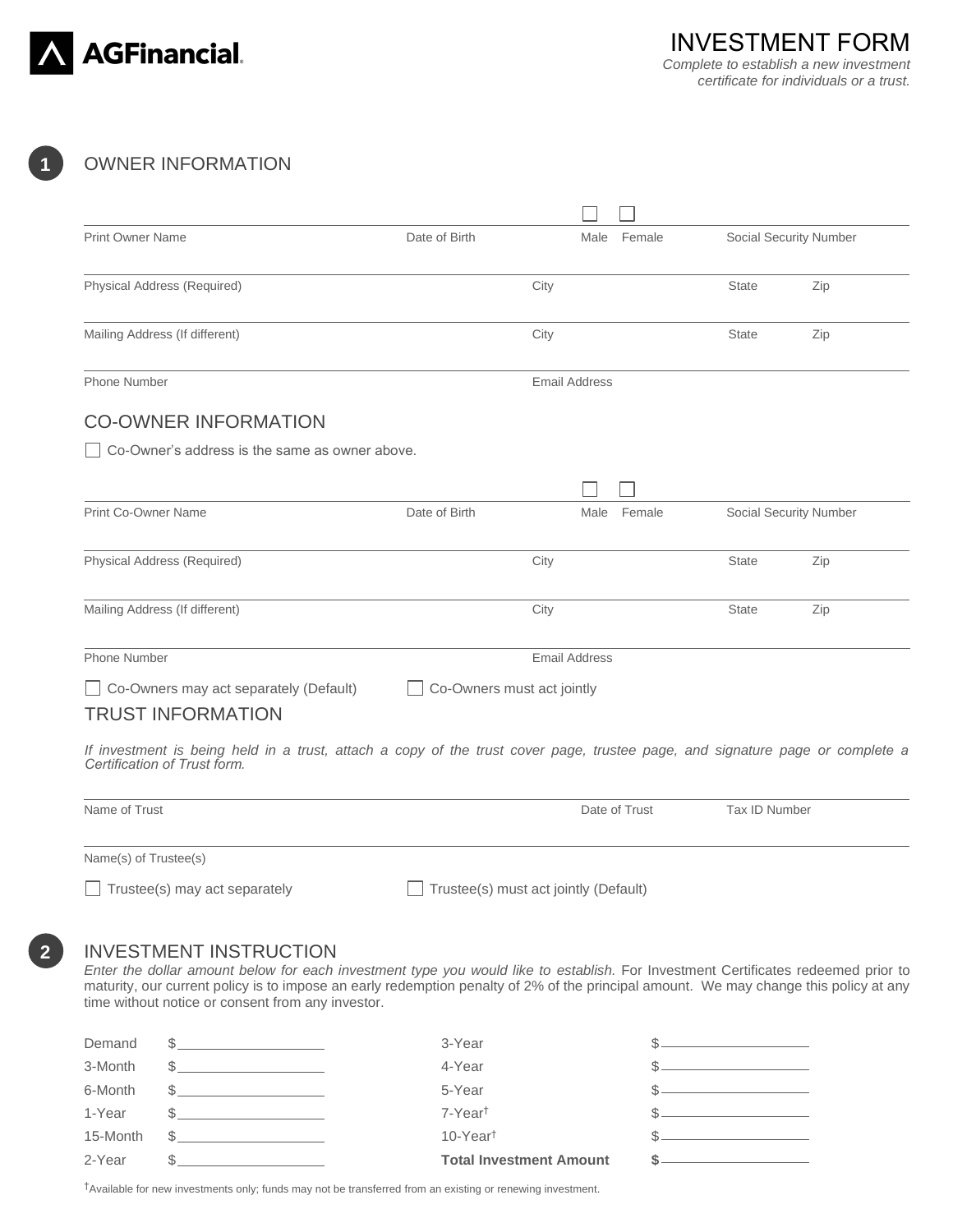# **INVESTMENT FO**

*(continued from previous page)*

## FUNDING OPTIONS

**3**

**4**

**5 4**

**6 4**

| Check made payable to AG Loan Fund           | $\Box$ Transfer from AGFinancial Investment # |
|----------------------------------------------|-----------------------------------------------|
| Wire transfer (Contact us for instructions.) | Beneficiary Transfer from Original Owner #    |

# INTEREST PAYMENT OPTIONS

If interest is paid, payment will be made by Electronic Funds Transfer (EFT). If no EFT information is on file, interest will compound.

CompoundInterest**OR** Pay Interest**:** Monthly\* Quarterly Semi-Annually Annually *\*Monthly interest payment option requires a \$10,000 minimum investment.*

Use **existing** EFT instructions on file with AGFinancial.

Establish **new** EFT by completing EFT Form.

### PAPERLESS OPTIONS

I/we consent to receive the items I/we have checked below via email notification to the primary owner's email address. I/we understand I/we will no longer receive hard copies of those items by mail.

e-Statements Updates to offering circulars and any supplements

Maturity notices **Receive information and updates from AGFinancial via email.** Receive information and updates from AGFinancial via email.

Confirmations (additions to Demand Certificates only)

### AGREEMENT TO TERMS

*Signature is required by all investors/trustees.* I/we have received and agree with the terms of the Offering Circular. If investment is being held in a trust, AGFinancial must be informed in writing of any changes in the composition of the Trustee(s). AGFinancial is not liable for any improper, fraudulent, or otherwise unauthorized transactions based on the instructions given by any of the Trustee(s) so identified on this form. Further, the Trustee(s) agree(s) that AGFinancial will have no responsibility to examine the trust or to ensure the proper application of the trust assets in accordance with the trust.

#### STATE SPECIFIC INFORMATION

*Alabama, Arizona, Arkansas, California, Georgia, Idaho, Indiana, Iowa, Kansas, Kentucky, Missouri, Oklahoma, Pennsylvania, South Dakota, Tennessee, or Washington investors only*: By signing below, we state that we are qualified to invest pursuant to the Offering Circular, and we hereby acknowledge such eligibility requirement set forth therein.

*Pennsylvania investors only* - RIGHT TO WITHDRAW: You have the right to withdraw from your purchase of these securities as described under State Specific Information in the Offering Circular.

#### ARBITRATION INFORMATION

All claims and disputes arising under or relating to this Agreement are to be settled by binding arbitration in the State of Missouri. The arbitration shall be conducted on a confidential basis pursuant to the rules of the American Arbitration Association. Any decision or award as a result of any such arbitration proceeding shall be in writing and shall provide an explanation for all conclusions of law and fact and shall include the assessment of costs, expenses and reasonable attorneys' fees. An award of arbitration may be confirmed in a court of competent jurisdiction.

#### TAX INFORMATION

Under penalties of perjury, I certify that: **1**) The number shown on this form is my correct taxpayer identification number (or I am waiting for a number to be issued to me); **2**) I am not subject to backup withholding because: (*a*) I am exempt from backup withholding, or (*b*) I have not been notified by the Internal Revenue Service (IRS) that I am subject to backup withholding as a result of a failure to report all interest or dividends, or (*c*) the IRS has notified me that I am no longer subject to backup withholding; and **3**) I am a U.S. citizen or other U.S. person (defined in the instructions).

If you have been notified by the IRS that you are currently subject to backup withholding, you must cross out item 2 above.

The Internal Revenue Service does not require your consent to any provision of this document other than the certifications required to avoid backup withholding.

| <b>Owner/Trustee Signature</b> | <b>Printed Name</b> | Date |
|--------------------------------|---------------------|------|
|                                |                     |      |
| Co-Owner/Trustee Signature     | <b>Printed Name</b> | Date |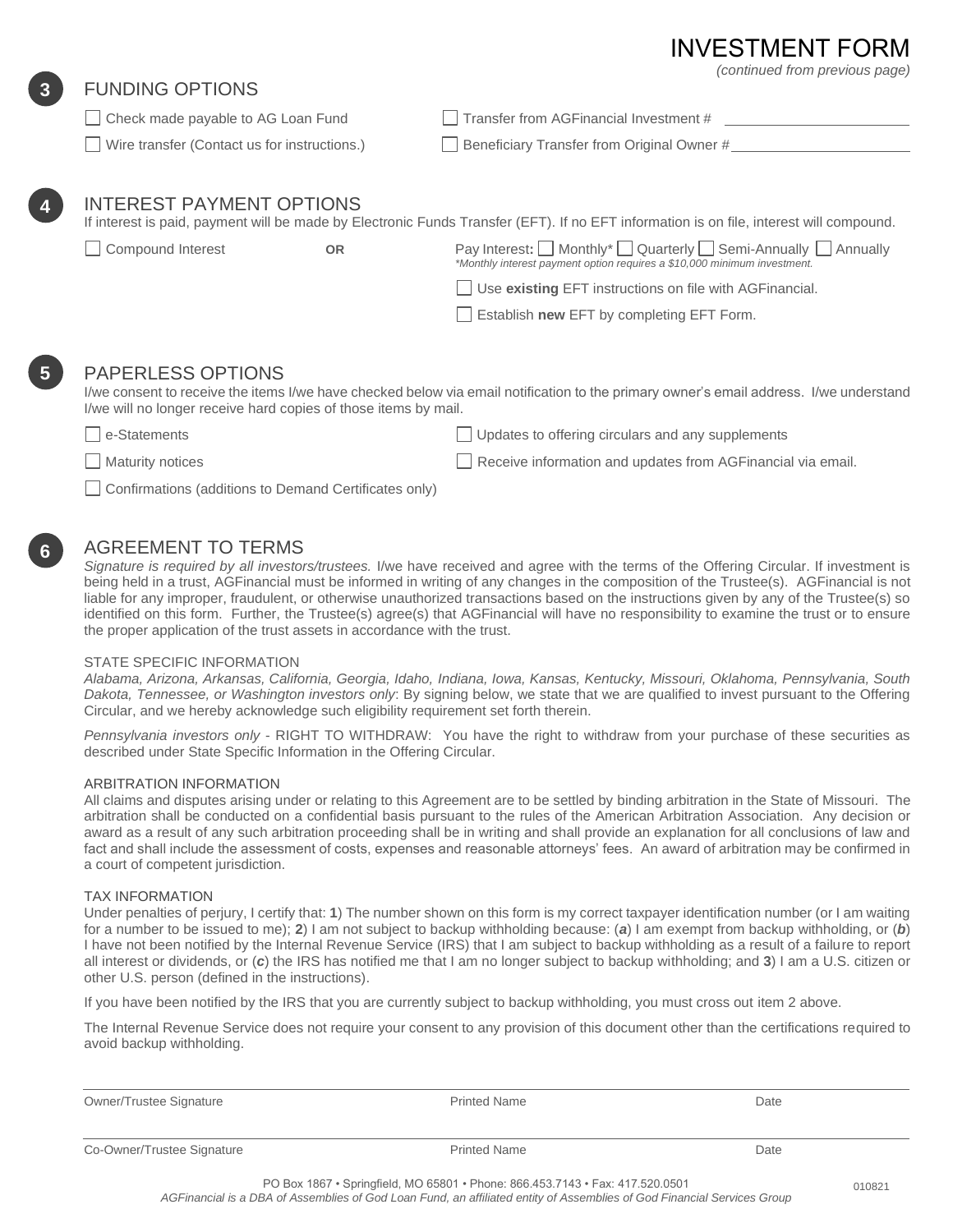

TRANSFER ON DEATH DESIGNATION *Complete to establish or change the designated beneficiaries* 

*for your investment certificates.* 

# **1**

# OWNER/CO-OWNER INFORMATION

| Investment Number(s), for changes |               |                        |  |
|-----------------------------------|---------------|------------------------|--|
| <b>Print Owner Name</b>           | Date of Birth | Social Security Number |  |
| <b>Print Co-Owner Name</b>        | Date of Birth | Social Security Number |  |

**2**

### BENEFICIARY DESIGNATIONS

The following individual(s) or entity(ies) shall be my primary and/or contingent beneficiary(ies). If neither primary nor contingent is indicated, the individual or entity will be deemed to be a primary beneficiary. By default, if any beneficiary dies before me, his or her interest and the interest of his or her heirs shall terminate completely, and the percentage of any remaining beneficiary(ies) shall be increased on a pro rata basis. If the preference is to have that beneficiary's share to go to his or her descendants, check "Per Stirpes." If no distribution percentages are indicated, the beneficiaries will be deemed to own equal share percentages of the investment. If needed, attach a separate sheet.

#### BENEFICIARY 1

|                                   |       |             |                            |              | $\frac{0}{0}$ |
|-----------------------------------|-------|-------------|----------------------------|--------------|---------------|
| Name of Individual or Institution |       | Per Stirpes | Social Security Number/TIN |              | Distribution  |
|                                   |       |             |                            |              |               |
| Relationship                      | Phone |             | Date of Birth              | Primary      | Contingent    |
| Address                           |       |             | City                       | <b>State</b> | Zip           |
| <b>BENEFICIARY 2</b>              |       |             |                            |              |               |
|                                   |       |             |                            |              | $\%$          |
| Name of Individual or Institution |       | Per Stirpes | Social Security Number/TIN |              | Distribution  |
|                                   |       |             |                            |              |               |
| Relationship                      | Phone |             | Date of Birth              | Primary      | Contingent    |
| Address                           |       | City        |                            | State        | Zip           |
| <b>BENEFICIARY 3</b>              |       |             |                            |              |               |
|                                   |       |             |                            |              | $\frac{0}{0}$ |
| Name of Individual or Institution |       | Per Stirpes | Social Security Number/TIN |              | Distribution  |
|                                   |       |             |                            |              |               |
| Relationship                      | Phone |             | Date of Birth              | Primary      | Contingent    |
| Address                           |       |             | City                       | <b>State</b> | Zip           |
| <b>BENEFICIARY 4</b>              |       |             |                            |              |               |
|                                   |       |             |                            |              | $\frac{0}{0}$ |
| Name of Individual or Institution |       | Per Stirpes | Social Security Number/TIN |              | Distribution  |
|                                   |       |             |                            |              |               |
| Relationship                      | Phone |             | Date of Birth              | Primary      | Contingent    |
| Address                           |       |             | City                       | State        | Zip           |